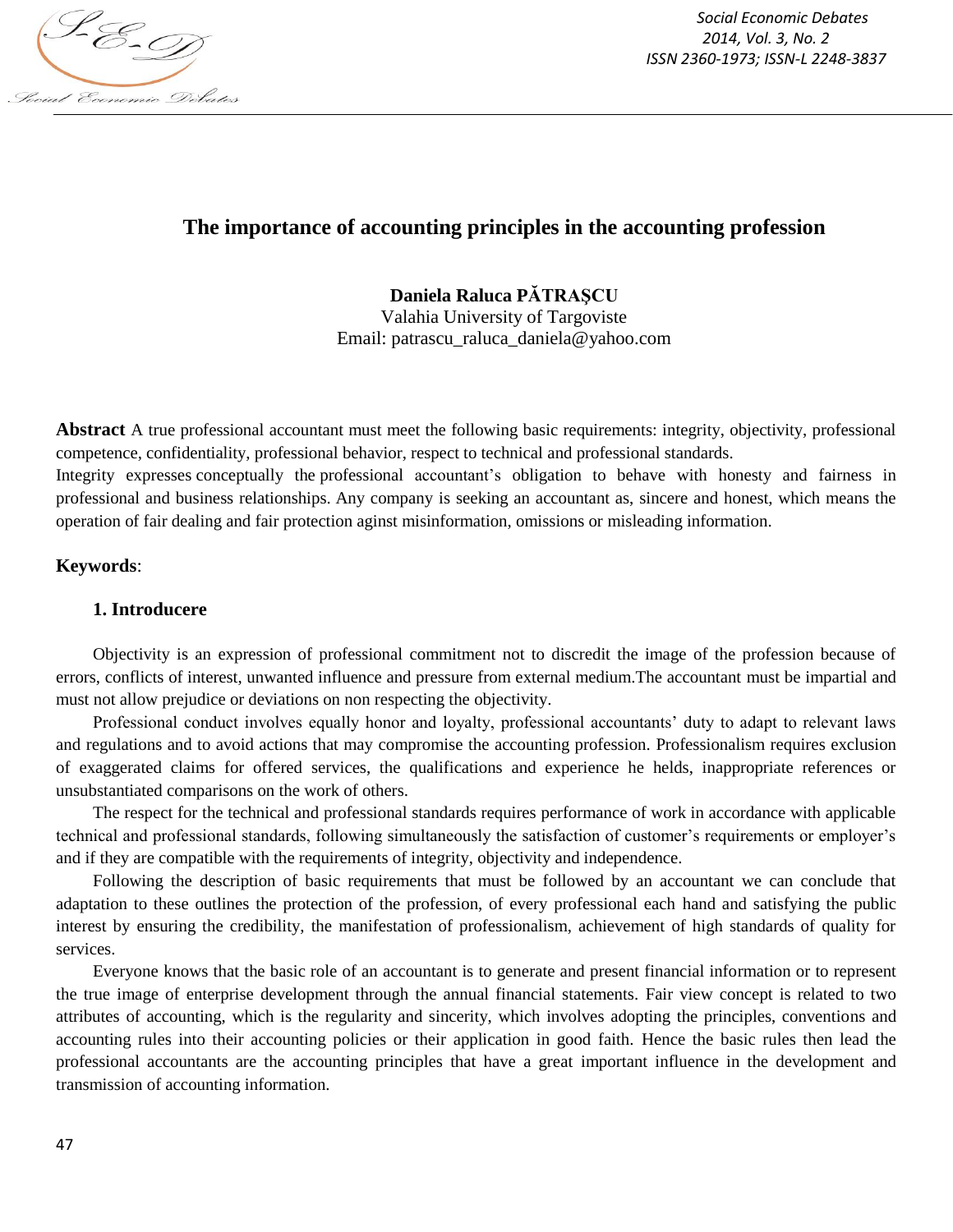S-E-T) Social Economic Debates

### **The importance and the actuality of accounting principles**

The role of principles is a central, fundamental one in the accounting system taken as a whole, they guide the current and future work, give a character of stability and balance, coherence, comparability and consistency to the normative and practical approaches in accounting provided that the approach and application of accounting principles to be made equally discerning, in good faith, with objectivity and flexibility. [1] Compared to the laws of other sciences, which never changes, accounting principles are muabile. They have been designed over the years in recognition of the practical usefulness.The accounting principles should not be overrated, they contain a dose of relativity. The accountant is the one who takes responsibility for their choosing, interpretation and application, being influenced by the company's policy, strategies and external factors such as the economic climate, the political and social one.

We will present several series of accounting principles which we believe have a significant impact on the work of a professional accountant who wants to know the true form of success.

### **The prudence principle- the reasoning of the professional accountant**

A principle with the largest area of knowledge is the principle of prudence. The general *Framework for the preparation and presentation of financial statements* elaborated by the IASB presents the prudence among qualitative characteristics of financial statements, ie, as a component of credibility. It states that "prudence means including a degree of caution in the exercise of judgments needed to make estimates required under conditions of uncertainty, so that the assets and the income are not overstated and liabilities and expenses are not understated". [2]

Precautionary principle is based on the assumption that for the external user of accounting information provided by the company, it is more dangerous overestimation of profits and asset values than underestimating them. [3]

In our opinion, the accounting prudence gives a picture of a pessimistic and bored person and when he is faced with the choice of several assessment methods he chooses the one that ensures the lowest income, the lower asset value and the highest value of debts. But excessive optimism is not well regarded in the accounting profession too, because it runs the risk of allocating dividends from the profit that has not yet been achieved. The prudent accountant qualities can meet in directing the figures about the movement of means and resources of a company, the care in preparing the financial statements and caution on the occurrence of any errors.

We see caution as a characteristic of accounting information to be followed in forming a rational judgment when decisions must be made under uncertainty. [4]

From our point of view, the principle of prudence is controversial because contradictions arise in identifying uncertainties regarding recognition of probable losses and liabilities and non-recognition of the likely benefits and assets in the financial statements that affect a company. Although the accounting principle of prudence requires pessimistic vision about the heritage, he protects the company undertaking any loss in conditions of uncertainty.

## **Going concern - health certificate for an entity**

One of the least controversial principle is the continuity of the activity that must not be regarded as an accountants' assumption or as a guidance in presenting the work but rather as an observation of the environment in which business is conducted. This principle neither directs nor affects the accounting's actions, but allows him to act. Business continuity is a basic concept that generates the other accounting principles without which we can not talk about accounting information, financial statements and overall enterprise.

The continuity of activities exists or does not exist, depending on the reality of the enterprise, and the characterization of non-continuous or continuous state guides the professional judgment, without compelling it. [5]

For an accountant to communicate users of accounting information about the ability of the business continuity or non-continuous attribute is undertaking a health certificate or a death one to the company. This principle does not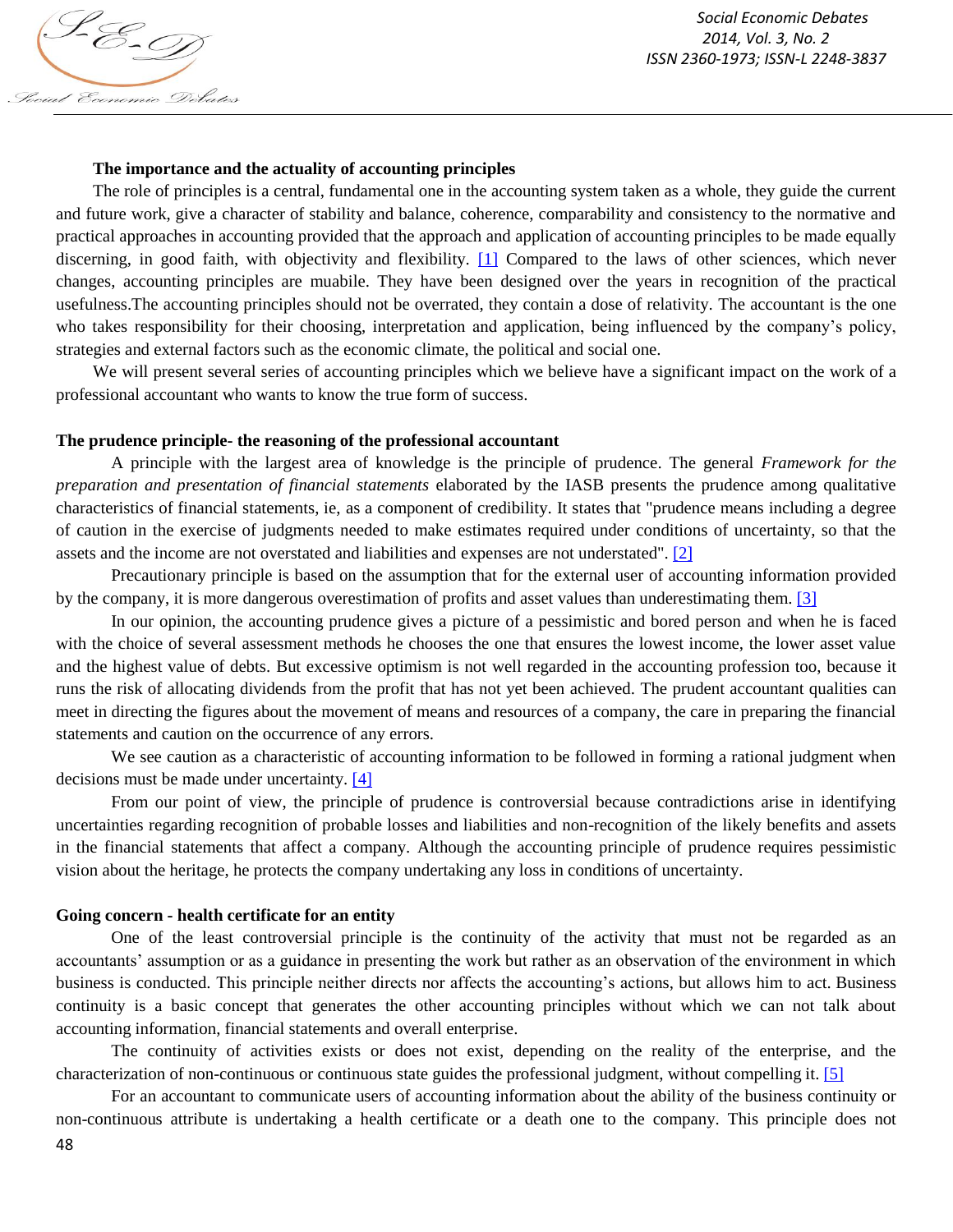

necessarily means that the company will have an indefinite life in time, but is envisioned that it will continue to exist a sufficient period for the plans and activities provided to be accomplished and the commitments and contracts assumed to be followed.

### **The permanence principle of methods- the enterprise's accounting strategy**

Starting from the idea that different methods lead to different results, formulated by F. Neumann, we believe that the consistency principle of methods or the one of coherence plays an important role in the work of an accountant. Its importance is even greater as it is in relation to what might be called "the accounting strategy of the company." The consistency of methods quenches the thirst of the enterprise managers to choose each year which method is the most favorable, the one that "inflates" the result, or especially the one that reduces it.[6] The consistency principle of evaluation methods and of accounting information presentation ensures their comparability in time and space. This principle requires the accountant to choose an accounting method that best suits the achievement for the objective of a true image and which should be followed by consistently thereafter. For example [7] we suppose that in a time of price increases a company changes its method of evaluating the output from LIFO to FIFO inventory, so the net result is much higher than the previous year. Exclusive analysis of the results indicates an increase in the performance of the company. However, taking into analysis the accountant modality for approaching and presentation of the information, we do not reach the same conclusion. It is obvious that the result from the year the change of method has been achieved, includes the results that were not recognized in previous years.Thus, the application of different assessment methods lead to different results, which are not relevant in making decisions based on information presented in the financial statements.

Another example would be that in a year the accountant presents the profit and loss account by clasifying the expenses after their nature, and the next year aftertheir detination, and hence they are not comparable information.

As a corollary to the above, we can say that the accountant should respect the principle of consistent methods, nor to generalize it, because there are a number of economic, financial, social events when the accountant of a business is forced to change some of methods. In this situation, the accountant should submit the following information to the financial statements: report of change, reasoning and explaining the consequences on the patrimonial situation and on the results.

#### **Netting principle vs. true image**

Another principle with a high degree of significance in the accounting profession is the netting principle which is set in the OMPF 3055/2009 [8] in the following way: any compensation between asset and liability items, or between income and expense items is prohibited. Any compensation between claims and liabilities to the same economic agent can be made, under the law, only after registration of revenues and expenditures at full value in accounting.

Ignoring this principle can lead to a distortion of the results of the exercise, a true and fair view of the entity's assets, which leads to unconvincing accounting information.

Unlike the accounting principle of consistency where the accountant can choose a method to bring a favorable outcome, the netting principle does not allow the accountant a deviation from it , regardless of the final outcome.

## **Conclusion**

Professional competence requires that the accountant has a solid base knowledge level, to responsibly fundament the professional judgment underlying the opinions expressed by it. Constant development of professional competence is the essential requirement to justify the client's expectations, of the employer's. It assumes that the accountant is aware of the latest changes and news from the professional practice of law and from work techniques.